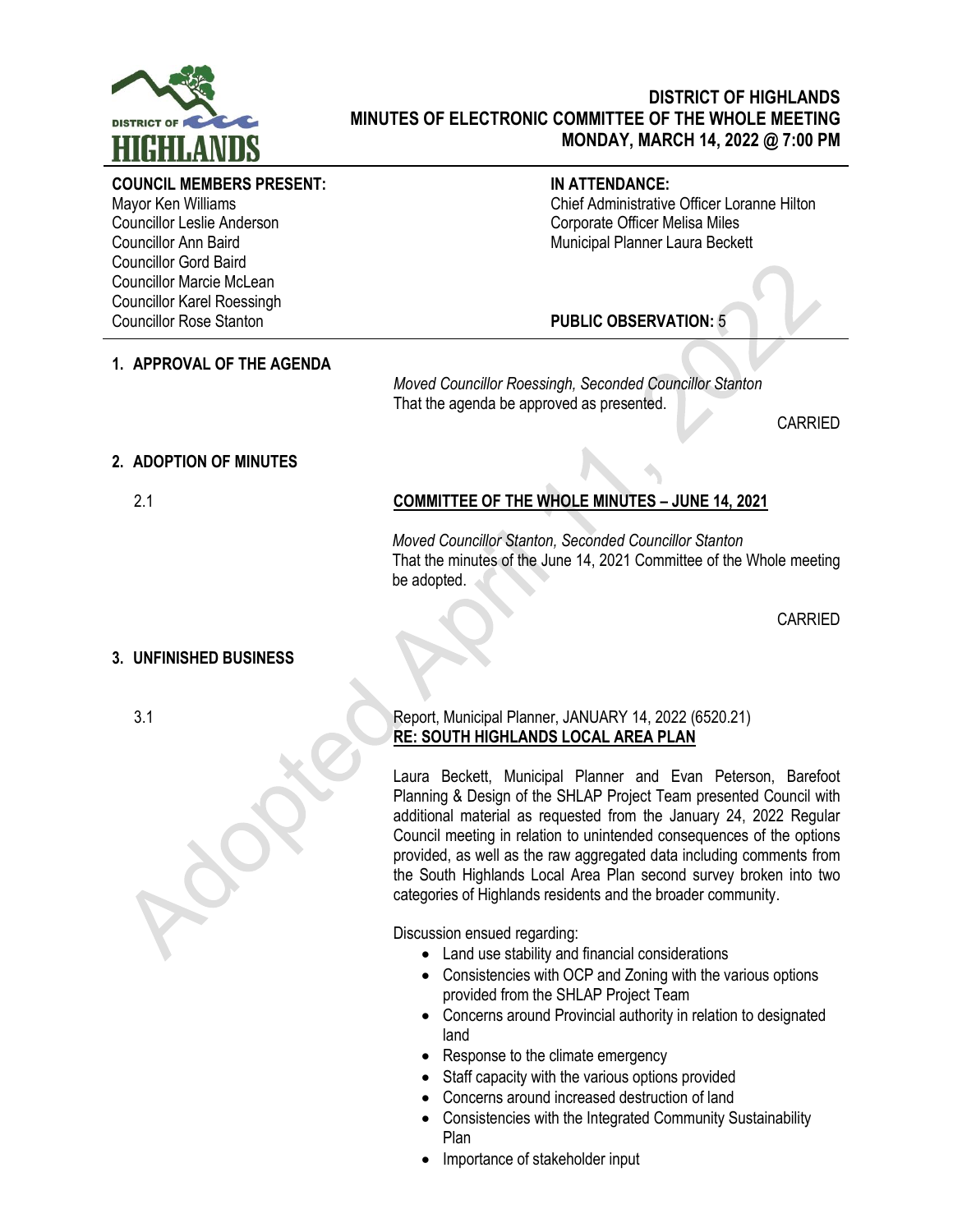The Mayor invited input from members of the public.

Scott Richardson noted that the survey responses showed that the majority agreed with Option 1 "No New Development". He asked that Council consider what emotion is driving the decision, and that Climate Change is the greatest unintended consequence. He highlighted that green businesses would likely choose to not be located next to Millstream Meadows if Option 2 was selected.

### *Moved Councillor Gord Baird, Seconded Councillor Ann Baird* **Recommendation:**

That Land Use *Option 2 – "Low Impact Development"* be selected for the Millstream Industrial Park property as high level policy direction for early Local Area Plan drafting purposes.

> CARRIED *With Councillor McLean voting Opposed*

## *Moved Councillor Gord Baird, Seconded Councillor Anderson* **Recommendation:**

That the Millstream Meadows property be split between Land Use *Option 1 – "No New Development"* and *Option 2 – "Low Impact Development"* as best seen fit by the SHLAP Project Team.

Motion DEFEATED

*With Councillors' Anderson, Ann Baird, McLean, and Stanton voting Opposed*

# *Moved Councillor Ann Baird, Seconded Councillor Stanton* **Recommendation:**

That Land Use *Option 1 – "No New Development"* be selected for the Millstream Meadows property as high level policy direction for early Local Area Plan drafting purposes.

CARRIED

*With Councillor McLean voting Opposed*

## *Moved Councillor Gord Baird, Seconded Councillor Ann Baird* **Recommendation:**

That Land Use *Option 1 – "No New Development"* be selected for the OK-Industries property as high level policy direction for early Local Area Plan drafting purposes.

> CARRIED *With Councillor McLean voting Opposed*

#### *Moved Councillor Ann Baird, Seconded Councillor Anderson* **Recommendation:**

That Land Use *Option 2 – "Low Impact Development"* be selected for the M3-zoned portion of the GFL property as high level policy direction for early Local Area Plan drafting purposes;

And that Land Use *Option 1 –"No New Development"* be selected for the GB2-zoned portion of the GFL property, as high level policy direction for early Local Area Plan drafting purposes.

CARRIED

*With Councillor McLean voting Opposed*